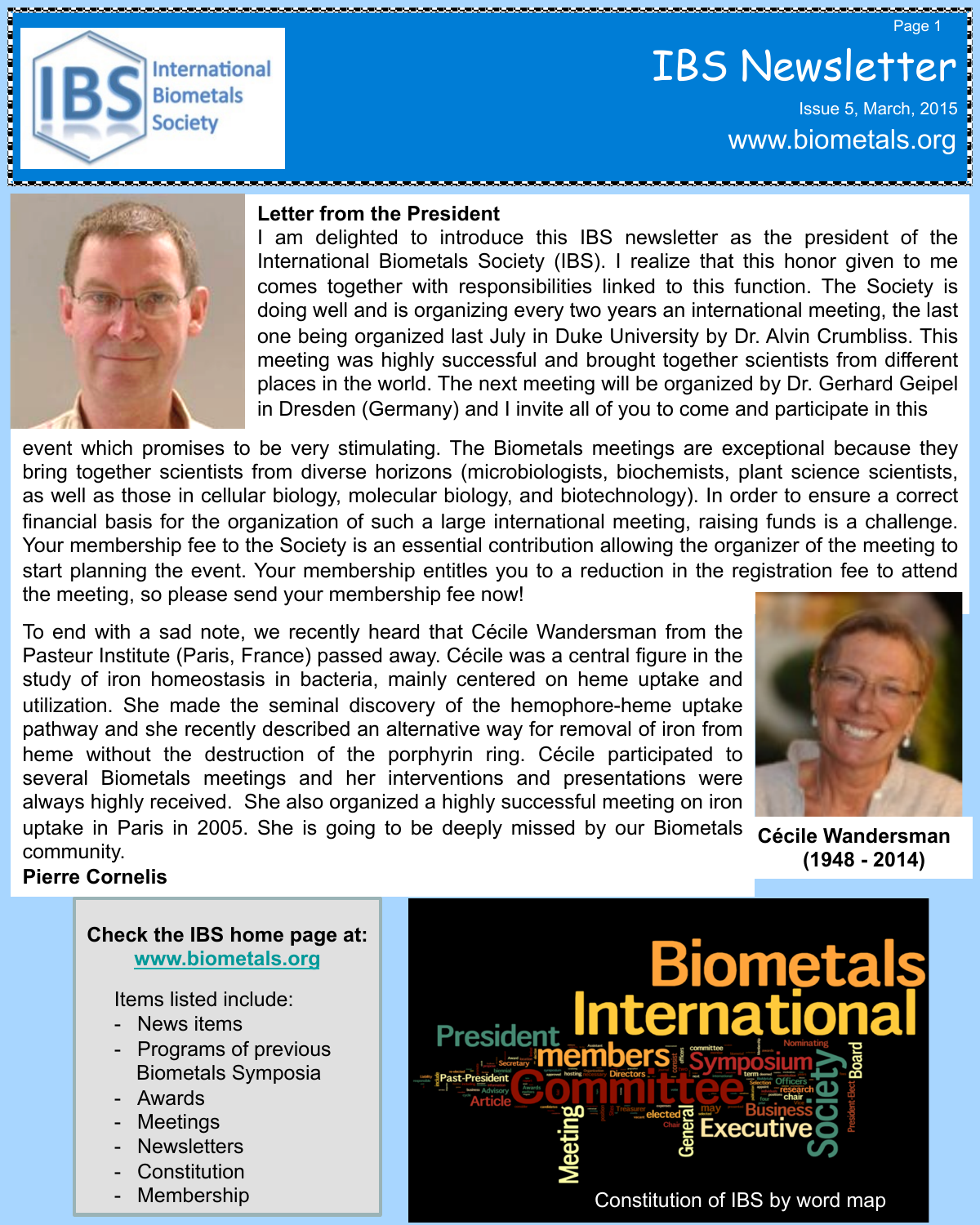## 10<sup>th</sup> International Biometals Symposium **Page 2** Page 2



#### Join us at the 10<sup>th</sup> International **Biometals Symposium**

There will be presentations of new results, collegial discussions and student awards. Friendships will be renewed and collaborations may be formed. Learn and become connected with others.





# **Biometals2016 July 10 -15, 2016 Dresden, Germany**

An interdisciplinary conference exploring metals in Biology, Medicine and the Environment

This conference covers metal interactions associated with animal, microbial and plant systems. Information for platform presentations and posters will be available soon.

# **Organizing Committee**

**Chairman: Gerhard Geipel,** Institute of Resource Ecology Helmholtz-Zentrum, Dresden **Assisted by:** Katrin Viehweger, Helmholtz-Zentrum, Dresden Gerhard Geipel | Katrin Viehweger | Email: : g.geipel@hzdr.de

Remembering an earlier Biometals Symposium



5th International Biometals Symposium (Biometals 2006). Welches, Oregon, USA Chairman of symposium was Jorge Crosa